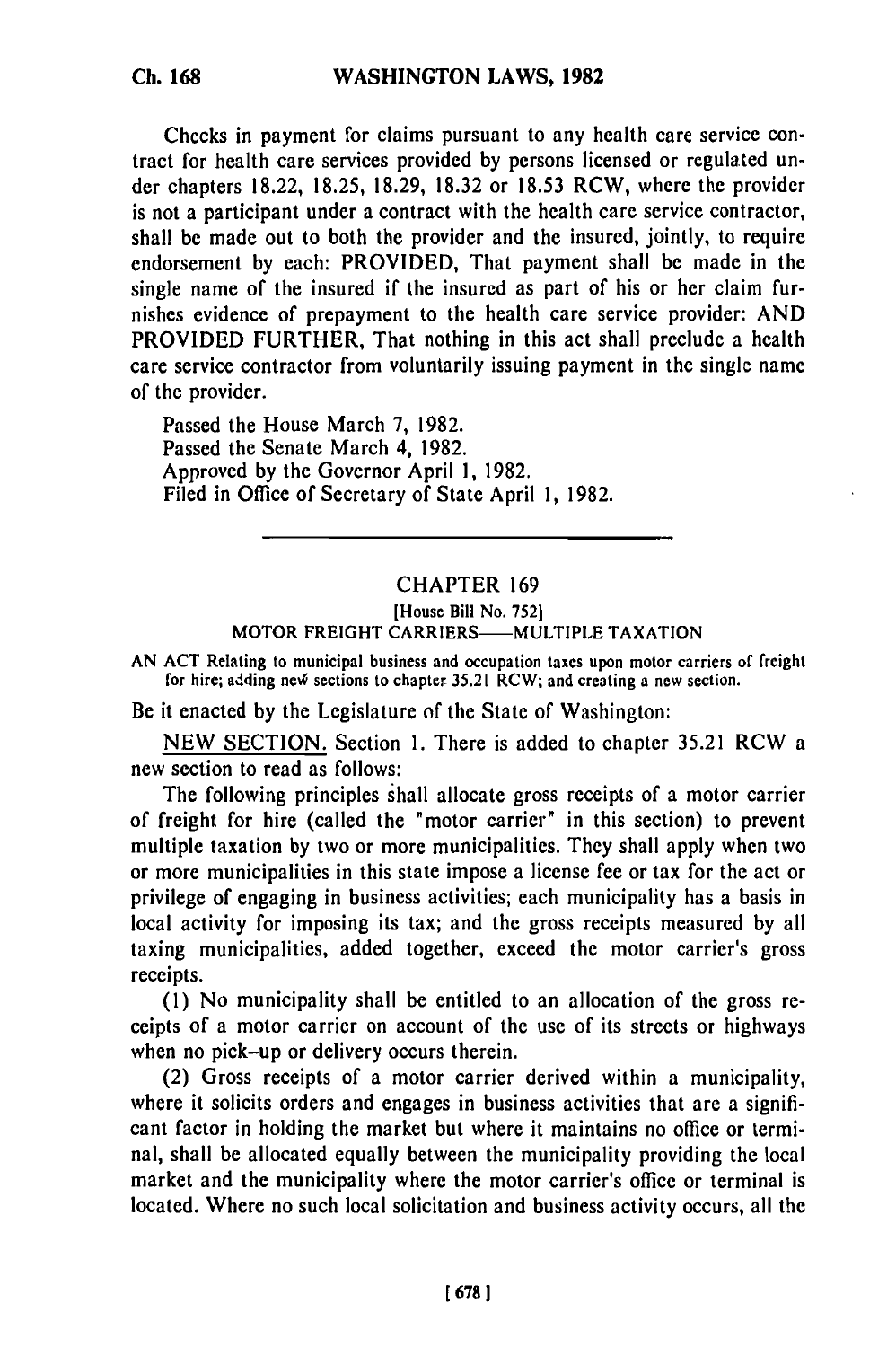gross receipts shall be allocated to the municipality where the office or terminal is located irrespective of the place of pick-up or delivery. The word "terminal" means a location at which any three of the following four occur: Dispatching takes place, from which trucks operate or are serviced, personnel report and receive assignments, and orders are regularly received from the public.

(3) Gross receipts of a motor carrier that are not attributable to transportation services, such as investment income, truck repair, and rental of equipment, shall be allocated to the office or terminal conducting such activities.

(4) Gross receipts of a motor carrier with an office or terminal in two or more municipalities in this state shall be allocated to the office or terminal at which the transportation services commenced.

NEW SECTION. Sec. 2. There is added to chapter 35.21 RCW a new section to read as follows:

A motor carrier of freight for hire whose gross receipts are subject to multiple taxation by two or more municipalities in this state may request and thereupon shall be given a joint audit of the taxpayer's books and records by all of the taxing authorities seeking to tax all or part of such gross receipts. Such taxing authorities shall agree upon and establish a tax allocation formula which shall be binding upon the taxpayer and the taxing authorities participating in the audit or receiving a copy of such request from the taxpayer. Payment by the taxpayer of the taxes to each taxing authority in accordance with such tax allocation formula shall be a complete defense in any action by any taxing authority to recover additional taxes, interest, and/or penalties. A taxing municipality, whether or not a party to such joint audit, may seek a revision of the formula by giving written notice to each other taxing municipality concerned and the taxpayer. Any such revision as may be agreed upon by the taxing municipalities, or as may be decreed by a court of competent jurisdiction in an action initiated by one or more taxing authorities, shall apply only to gross receipts of the taxpayer received after the date of any such agreed revision or effective date of the judgment or order of any such court.

NEW SECTION. Sec. 3. There is added to chapter 35.21 RCW a new section to-read as follows:

No demand for a fee or tax or penalty shall be made by a city or town against a motor carrier of freight for hire on gross income derived from providing transportation services more than four years after the close of the year in which the same accrued except (1) against a taxpayer who has been guilty of fraud or misrepresentation of a material fact; or (2) where a taxpayer has executed a written waiver of such limitations; or (3) against a taxpayer who has not registered as required by the ordinance of the city or town imposing such tax or fee, provided this subsection shall not apply to a